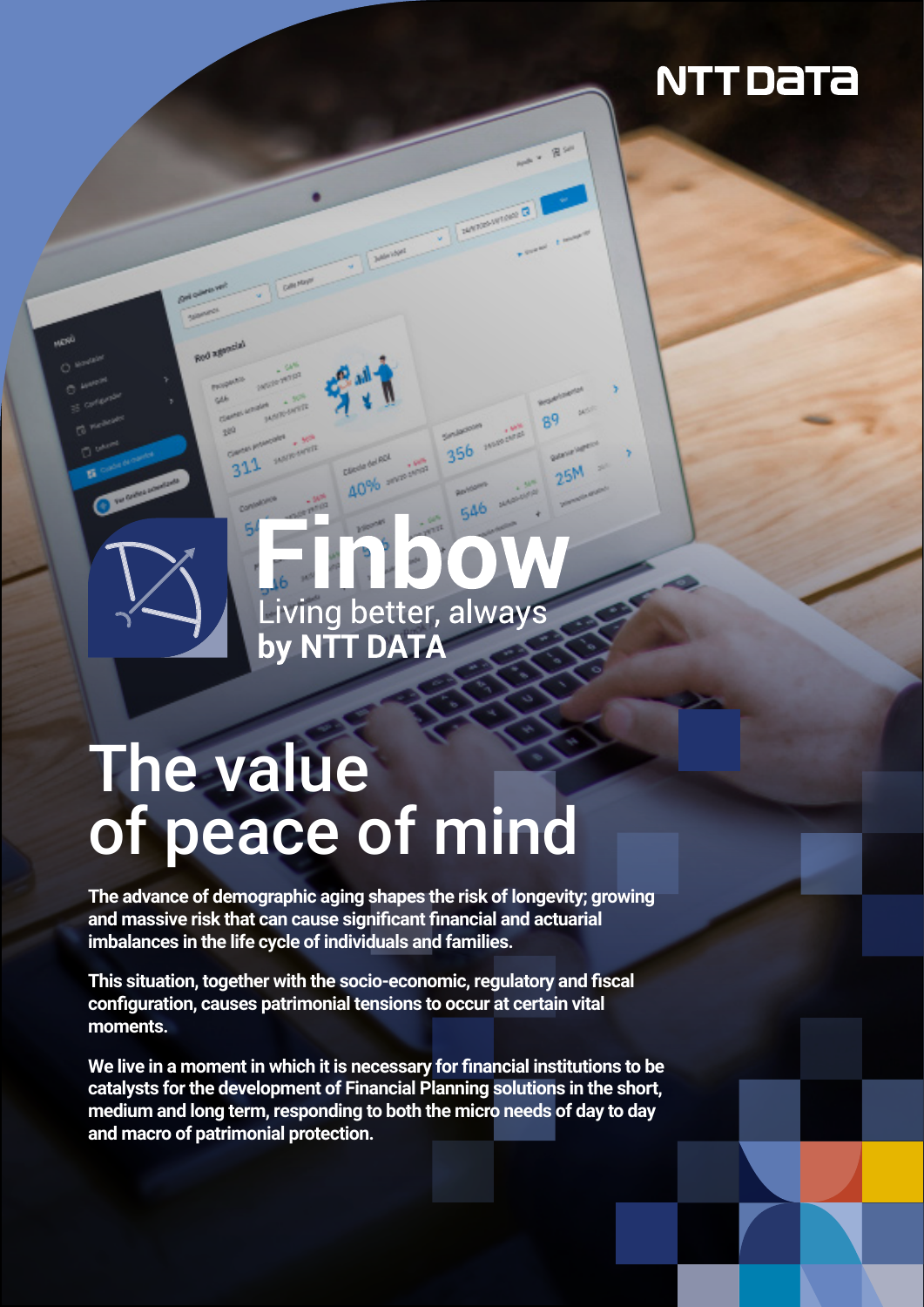# What is Finbow?

**Finbow for Business** and **Finbow Lite**, are a financial-actuarial planner created with a methodology based on criteria of objectivity and uniformity to ensure financial well-being and full control of wealth. The goal is to provide **solutions to find tranquility and economic well-being at every stage of life.**

**Finbow for Business** is aimed at professionals in the financial and insurance sector to accompany and advise their clients, carrying out didactic and simple planning in different scenarios, providing them with a combination of both financial and insurance solutions.

**Finbow Lite** is an individual financial planner so that the user has a vision of their financial situation, obtaining medium and long-term solutions in order to face each stage of their life.

# Value proposal

Finbow offers a dynamic of financial planning in three steps:

- $\ddot{\phantom{a}}$ Customizes the scenario to offer the real financial situation of each user based on objective information, calculating their savings capacity and their financial life expectancy.
- It detects the main risks that may affect the user's family economy.
- **•** Identifies and proposes solutions according to the desires of investment, forecasting and protection of the user explaining how these solutions help to improve patrimonial security and financial health.

Living longer requires a fundamental redesign of life, a restructuring of time, and recurrent and active financial planning.

Financial security will be a requirement, we will have to make money last a lifetime, protect and manage wealth in centuries-old lives and in every vital moment is the challenge.

To enjoy good financial health, solutions must be available that help level real life expectancy with financial life expectancy.





**Finbow for Business and Finbow Lite,**  an operational financial planner created with a methodology based on criteria of objectivity and uniformity to ensure financial well-being and full control of wealth.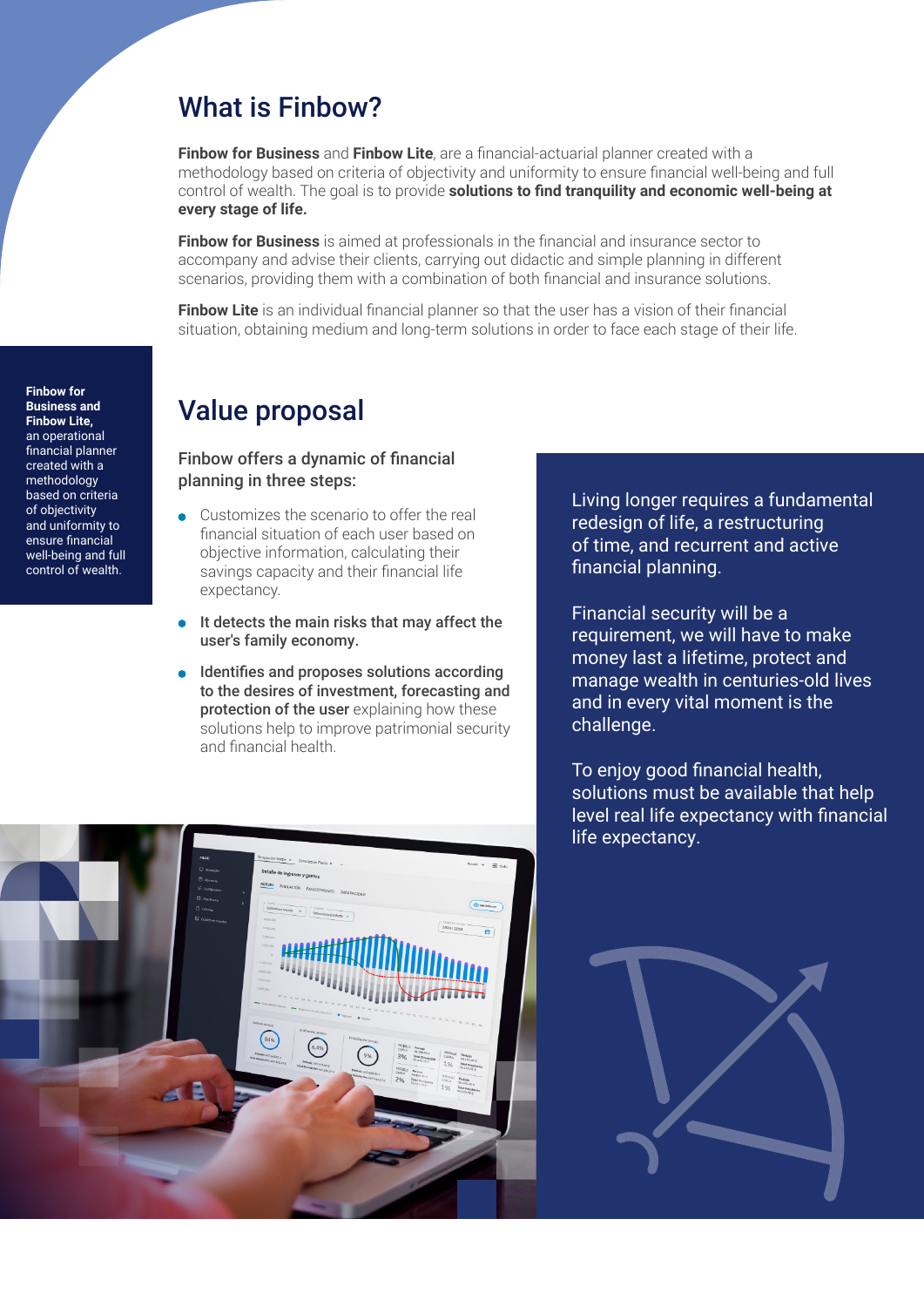### What are the benefits of Finbow?

For professionals in the financial and/or insurance sector:

- **Business increase:** attracting more and better customers, making the current segment profitable and increasing its link with the entity.
- **.** Linking method: having a standard model for the entity is key to its positioning. Accessibility: allows you to maintain contact with customers in any situation, facilitating remote business activity.
- **Objectivity:** provides objective information that facilitates conversations between professionals and their clients with close dialogues to solve investment, forecasting and protection needs.
- **Versatility:** develops a product offer based on the horizon and suitability of customers.

#### For the end user:

- **Ease:** with a simple step, it provides the  $\bullet$ information that the user needs to make a first personalized study, identifying the risks, possible patrimonial imbalances and proposing solutions to cushion them.
- **Objectivity:** offers a real scenario of the client's situation and the possible risks that can be faced throughout each stage of his life through objective criteria.
- **Personalized planning:** the client obtains a short, medium and long-term vision of their finances, as well as the recommended solutions to face each vital stage and channels towards obtaining expert advice with professionals in the sector.



# Main features

- **Alerts and restrictions**  configurator that together with the client's profiling gives the ability to make investment, forecasting and protection solutions to measure.
- **Open architecture** of products to compose the financial and / or insurance solution configuring a portfolio according to the suitability, profile, and time horizon.
- **Reporting** designed so that the client has the short-, medium- and long-term vision of their income / expenses and patrimonial evolution, as well as the recommended solutions.
- **Dashboard** that allows you to have a global vision of the use of the tool by the commercial network, as well as decision making to improve its productivity.

Finbow offers a real-world picture of the client's situation and the possible risks they may face throughout each stage of their life.